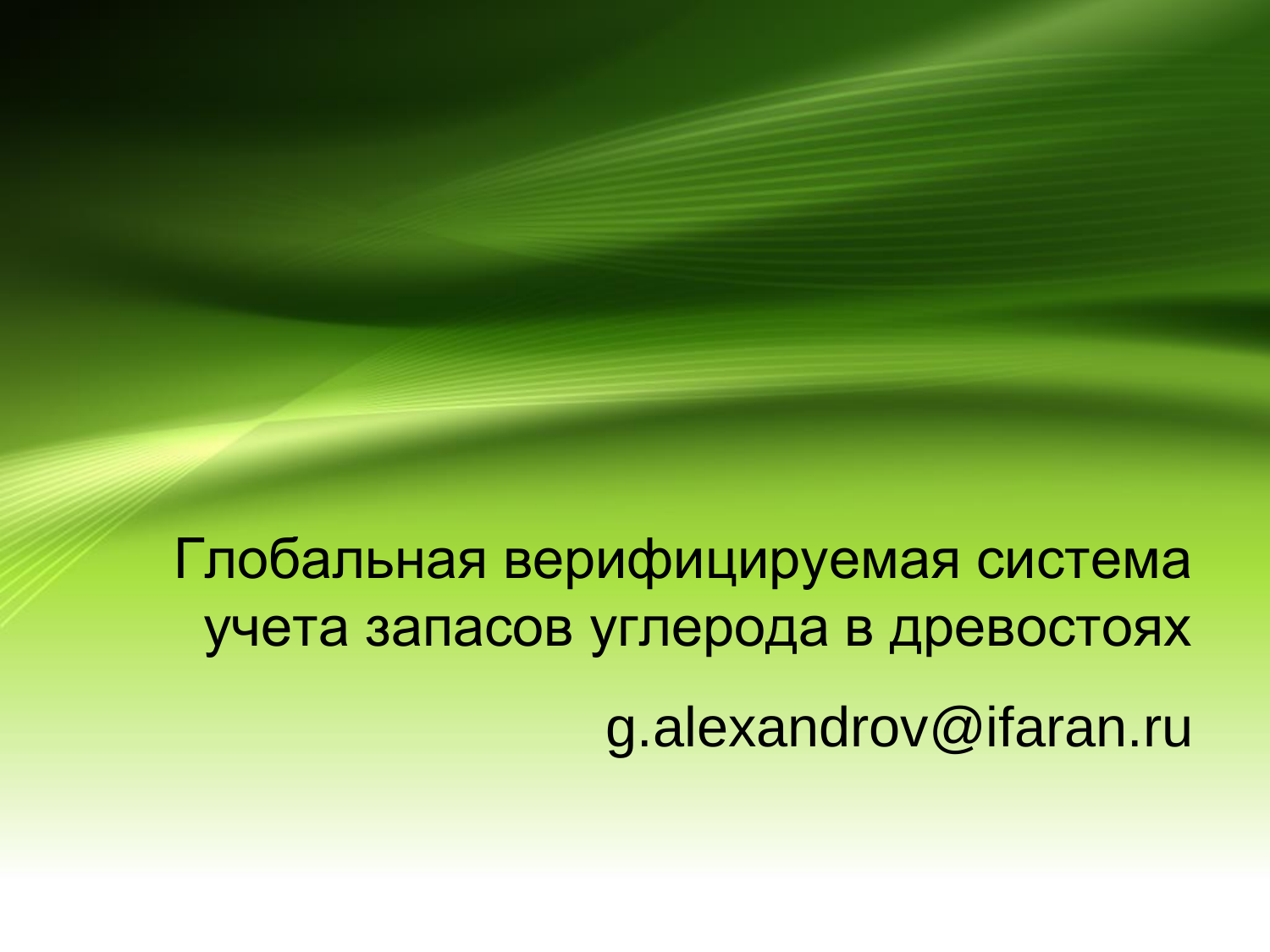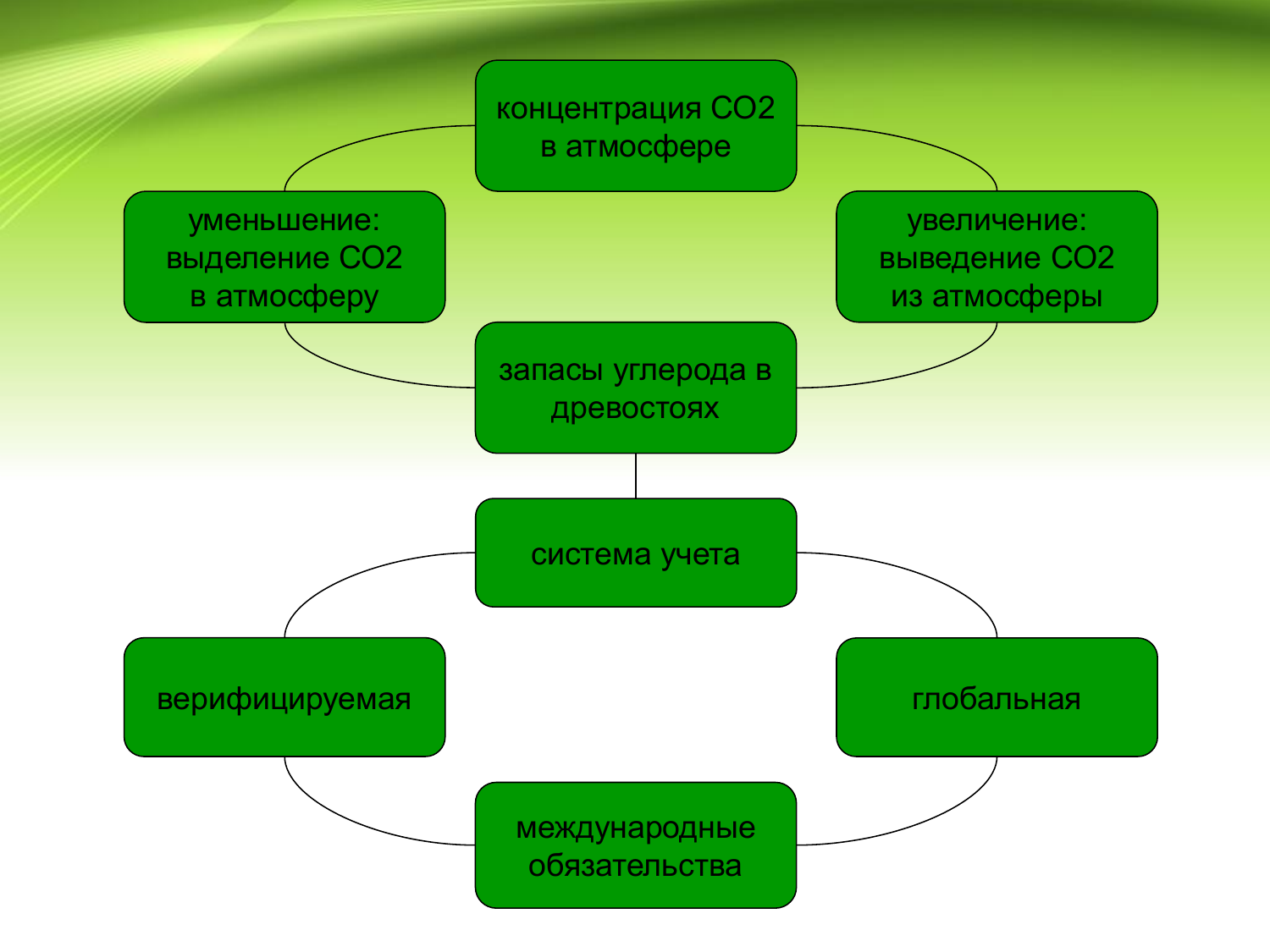**call for a global airborne LiDAR campaign that will measure the 3-D structure of each hectare of forested land between the Tropic of Capricorn and Tropic of Cancer.**

100 000 га в день, 10 самолетов, 4 года, 250 млн USD = 5% от финансирования, выделенного на программу сокращений выбросов СО2, связанных с сокращением площади лесов и их деградации

## These are the days of lasers in the jungle

*Joseph Mascaro, Gregory P Asner, Stuart Davies, Alex Dehgan and Sassan Saatchi*

American Association for the Advancement of Science, 1300 New York Ave NW, Washington 20001, DC, USA Department of Global Ecology, Carnegie Institution for Science, 260 Panama St., Stanford 94305, CA, USA Forest Global Earth Observatory, Center for Tropical Forest Science, Smithsonian Tropical Research Institute, Washington 20013, DC, USA Conservation X Labs, 2380 Champlain St. NW #203, Washington 20009, DC, USA Jet Propulsion Laboratory, California Institute of Technology, 4800 Oak Grove Drive, Pasadena 91109, CA, USA

## Carbon Balance and Management 2014, 9:7, http://www.cbmjournal.com/content/9/1/7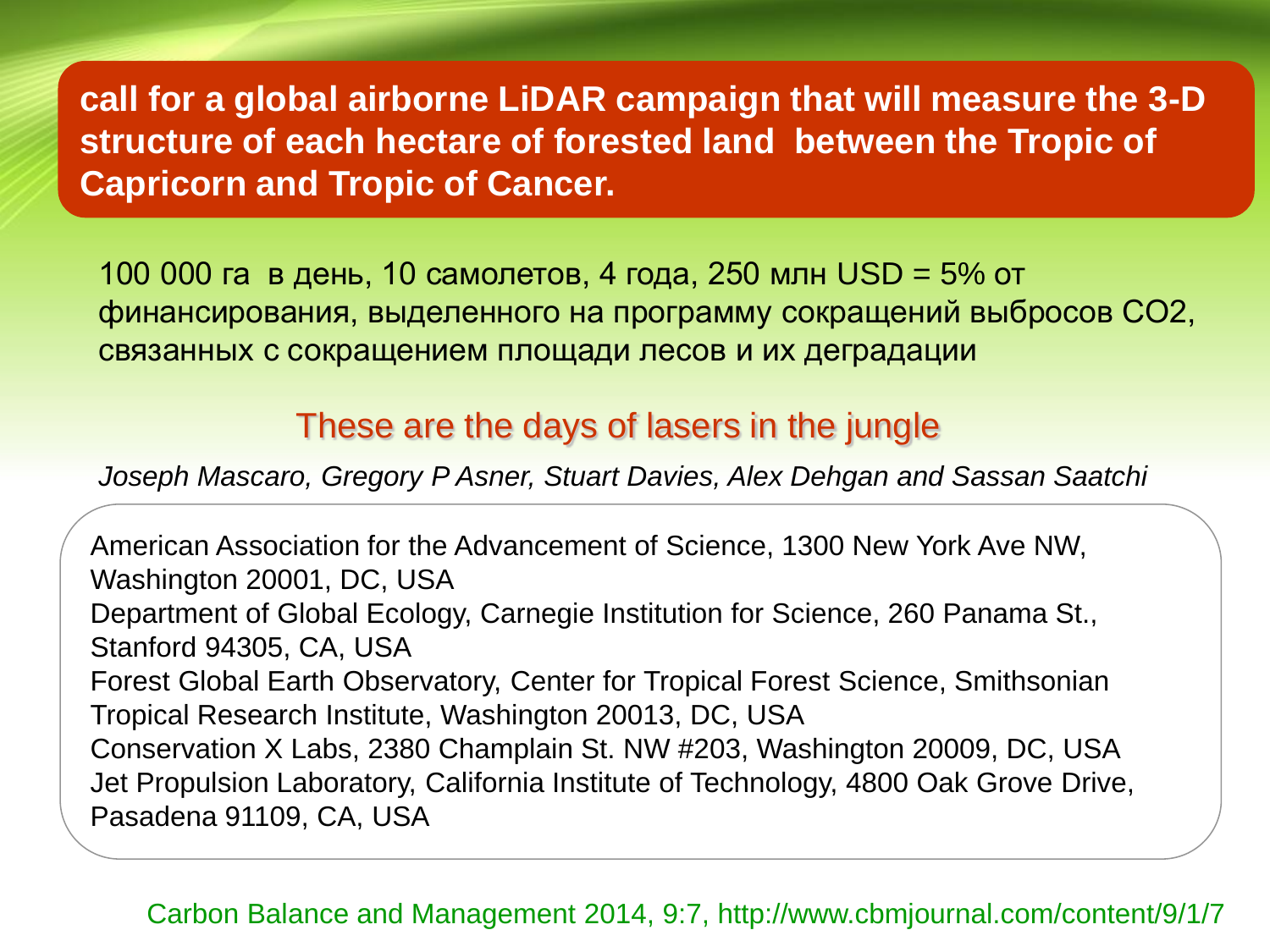## Первым делом самолеты? Ну, а спутники?

Lidar height data collected by the Geosciences Laser Altimeter System (GLAS) from 2002 to 2008 has the potential to form the basis of a globally consistent sample-based inventory of forest biomass.

Оценка средних запасов биомассы на гектар в лесах Калифорнии, полученная по данным лазерной альтиметрической системы GLAS, практически не отличается от оценки, полученной по данным лесного учета.



The relationship FIA-measured aboveground tree biomass and GLAS Lorey's height in California.

Healey et al. Carbon Balance and Management 2012 7:10

http://www.cbmjournal.com/content/7/1/10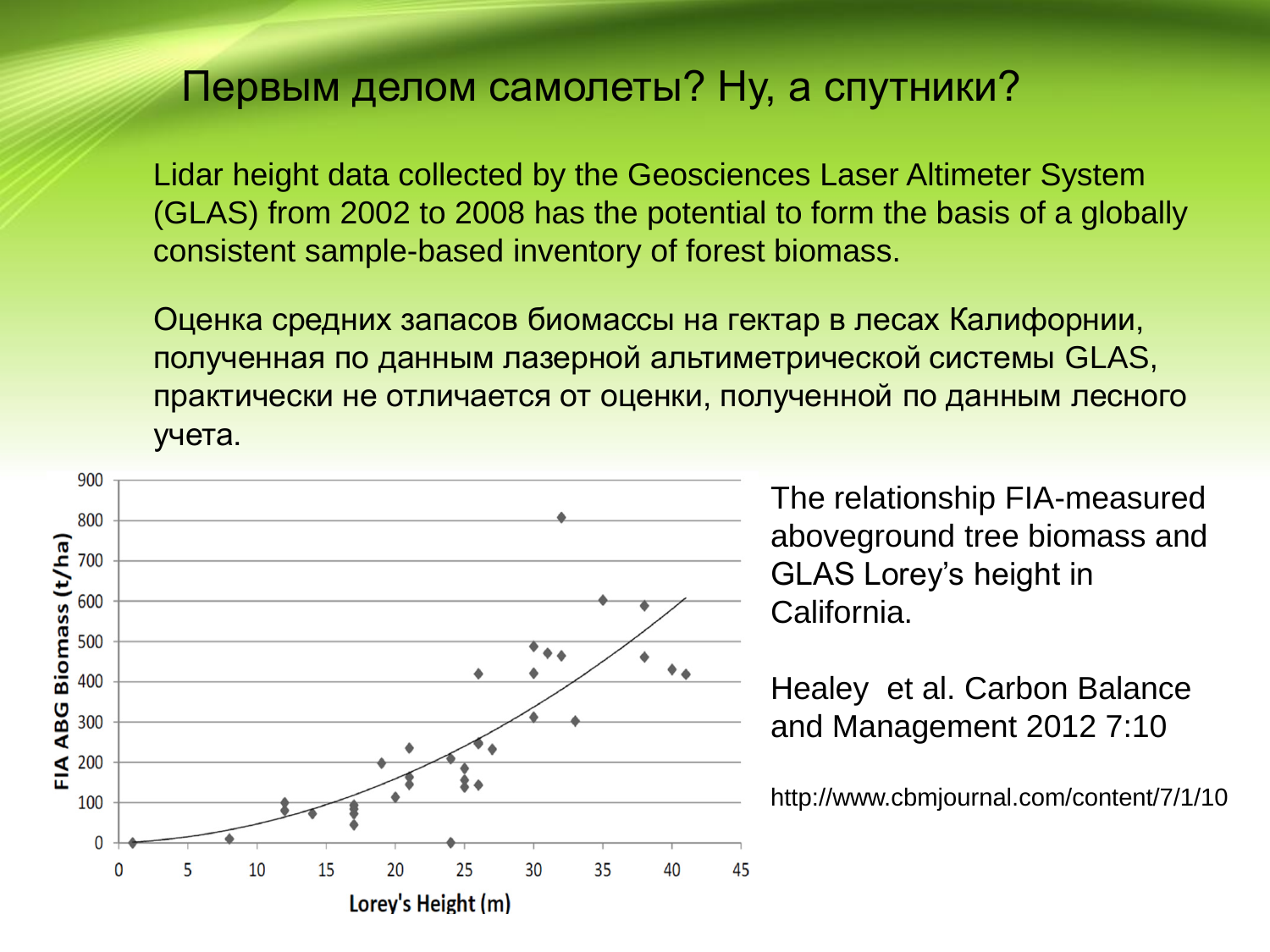**TanDEM-X has the capacity to cover the entire forest area in the world wall-to-wall once a year with 5 m x 5 m spatial resolution.**



Изменение высоты древостоев может быть оценено с помощью интерферометрической радарной съемки.

Results for the 356 km 2 study area, which were oriented East–west (32.5 km) and North–south (11.3 km). a. InSAR coherence 2012 and the field plots shown as red dots. b. InSAR height 2012 (m). c. InSAR height change from SRTM 2000 to TanDEM-X 2011 (m). d. InSAR height change 2011 – 2012 (m). e. InSAR change categories. f. Forest cover gain and loss.

Solberg et al. Carbon Balance and Management 2015 10:14

http://www.cbmjournal.com/content/10/1/14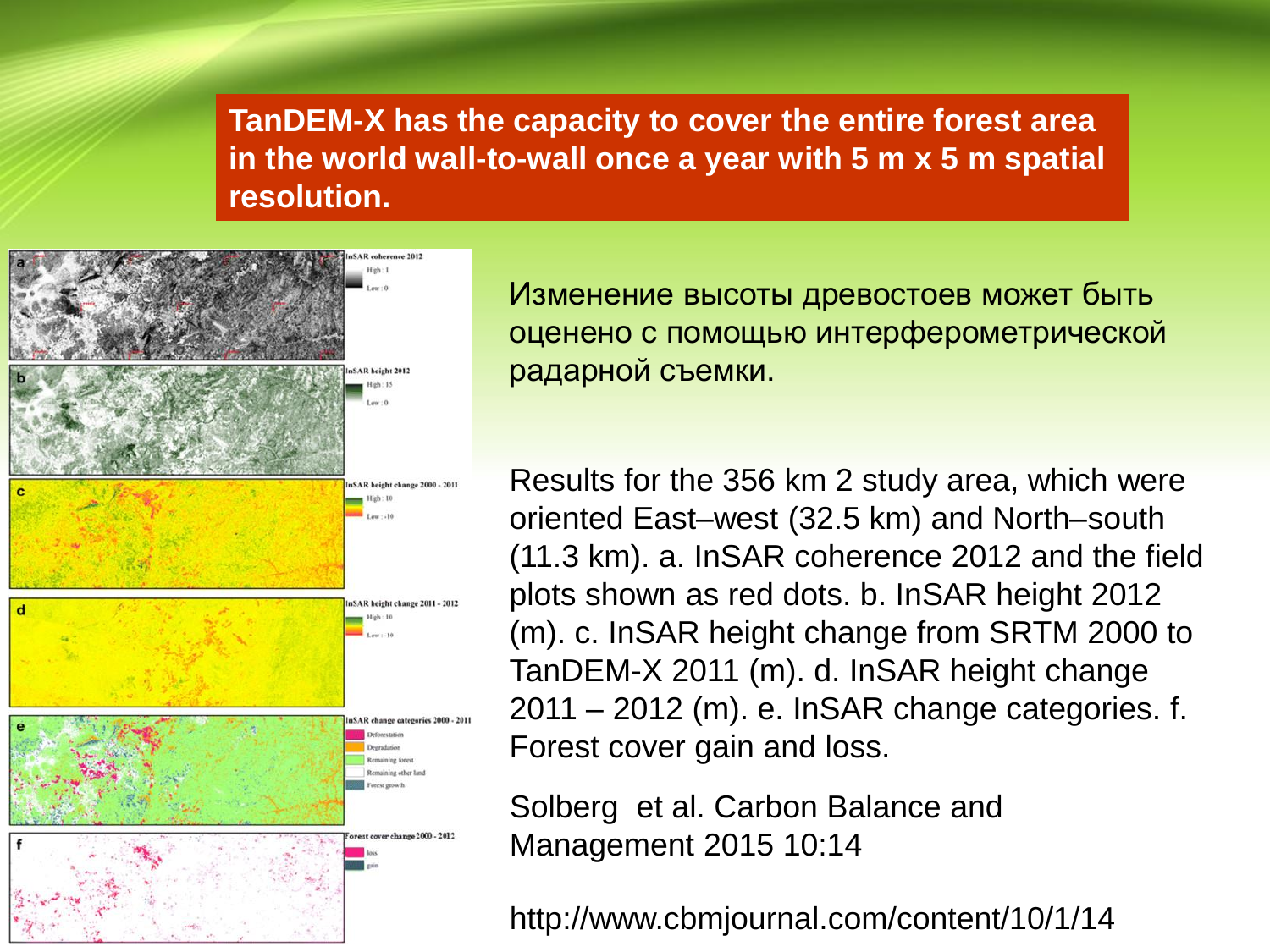The integration of both airborne and spaceborne remote sensing techniques has offered the opportunity to more precisely map forest cover and related carbon stocks over wider areas at suitable spatiotemporal scales

Радарная съемка может существенно повысить эффективность учета запасов углерода в древостоях, проводимого с помощью воздушного лазерного сканирования



AFCS map, calculated using PALSAR mosaic data

PALSAR -- Advanced Land Observation Satellite (ALOS) Phase Arrayed L-band SAR operating at a wavelength of 23.6 cm

Thapa et al. Carbon Balance and Management 2015 10:23

http://www.cbmjournal.com/content/10/1/23/